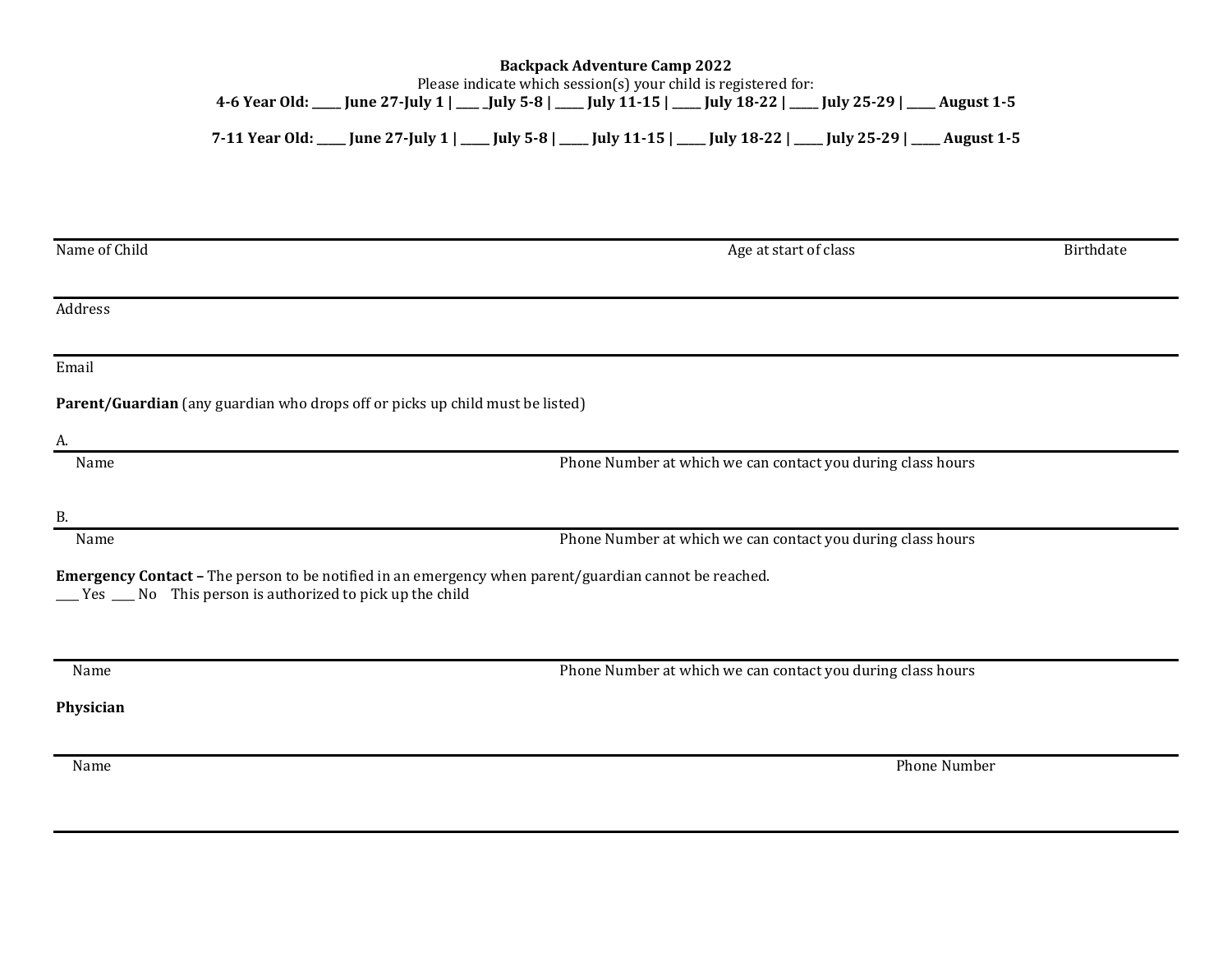## **(See Reverse Side) HEALTH HISTORY AND CARE PLAN**

## **Check any special condition that your child may have:**

| $\Box$ No specific condition | _Any special needs including Cognitively Disabled, LD, ADD, ADHD, or Autism<br>(if your child needs an adult assistant to meet his/her needs at camp, please make arrangements before camp begins, and<br>communicate this to staff in advance) |
|------------------------------|-------------------------------------------------------------------------------------------------------------------------------------------------------------------------------------------------------------------------------------------------|
| Asthma                       | __ Allergies                                                                                                                                                                                                                                    |
| <b>Diabetes</b>              | Other:                                                                                                                                                                                                                                          |

In regard to the condition listed above, what are triggers that may cause problems; signs or symptoms to watch for  $-$  Specify.

**In the event of symptom, identify the steps the counselor should follow.** (In general, medications will not be administered by Ridges staff . Staff will utilize EpiPen or asthma inhaler if indicated on this form. Contact Lori Kemmler if other medication is required: 920-839-2802.)

**When to call parents regarding symptoms:**

**When to consider emergency medical care:** 

## **Photo Release**

I grant to The Ridges Sanctuary, its representatives and employees, the right to take photographs of my child in connection with Backpack Adventure Camp. I authorize The Ridges Sanctuary to use and publish the same in print and/or electronically. I agree that The Ridges Sanctuary may use such photographs of my child with or without my name for any lawful purpose, including for example, such as publicity, illustration, advertising, and Web content.